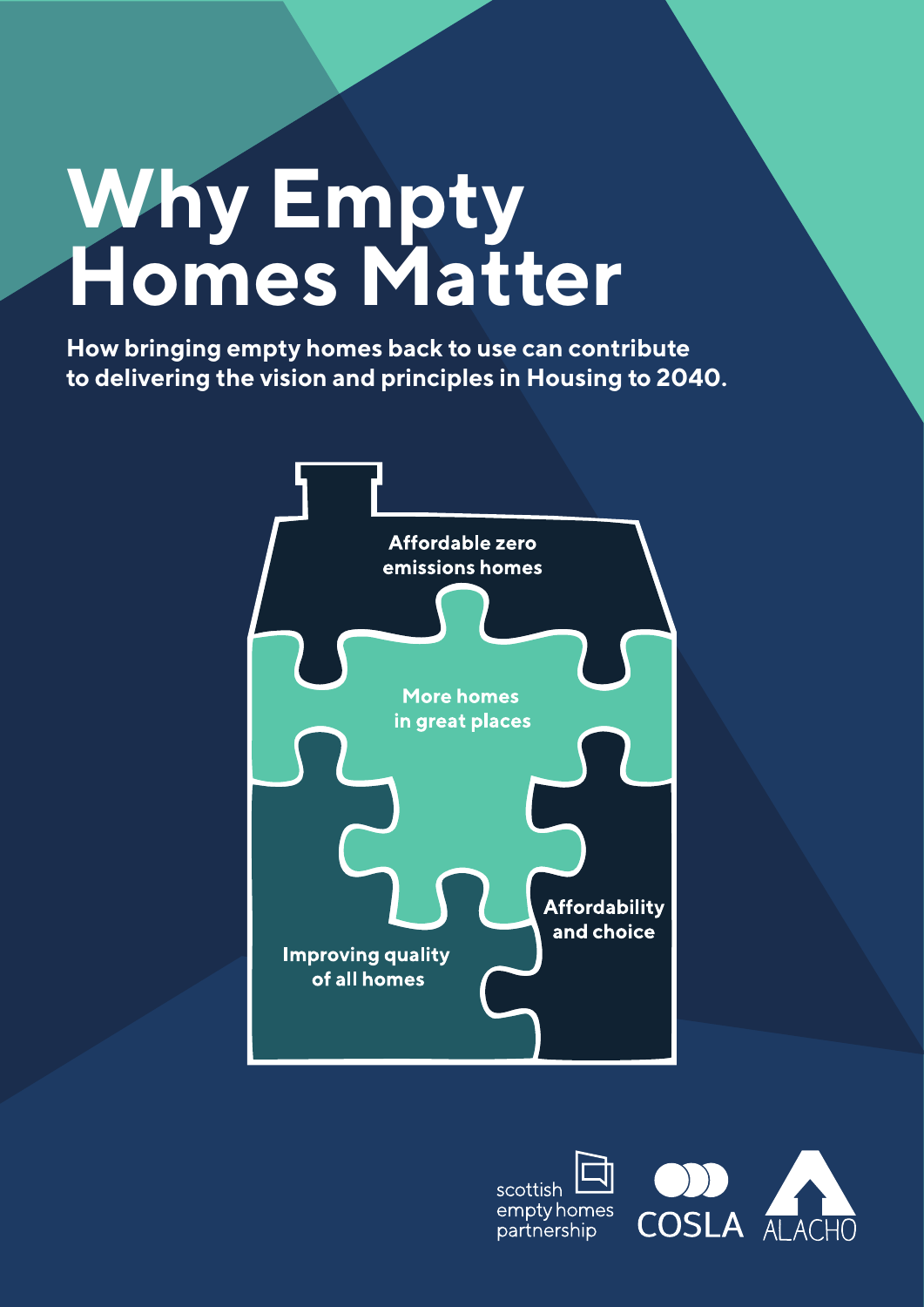# **Why Empty Homes Matter**

**How bringing empty homes back to use can contribute to delivering the vision and principles in Housing to 2040.**

Empty homes have an important role to play in helping to deliver the right homes, in the right places for people in Scotland. The Scottish Government has published Housing to 2040. It sets out an ambitious vision of what housing should look like by 2040 and a plan of how to achieve this vision.

**Bringing empty homes back into use will help deliver on all four parts of this plan;**

# **More homes at the heart of great places**

Bringing empty homes back to use can help to meet the demand for affordable homes in our most densely populated towns and cities.

It can also help to revive and revitalise town centres, villages and rural communities that have seen population decline, helping to once more make them great places that people are proud to call home.

# **Affordability and choice**

By bringing empty homes back to use, alongside delivering on the ambitious government commitment to provide an additional 110,000 affordable homes over the next ten years, of which 70% must be social homes, local authorities can make full use of the housing resources at their disposal. This will ensure that there is the widest possible range of types and tenures of homes available to all, irrespective of which part of the country or council they live in.

# **Affordable warmth and zero emissions homes**

Bringing empty homes back in to use can help to drive down the carbon emissions caused by housing and housing construction. Where the home is retrofitted to improve energy performance, it can also help to drive down the cost of heating and reduce the operational carbon emitted.

# **Improving the quality of all homes**

Every empty home has been a home for someone in the past, and could potentially be a home for someone again in the future. By working to support renovation of suitable empty homes and returning these homes back to use, local authorities can help to breathe new life into old homes, improving the quality of housing stock and improving the quality of life in the communities with empty stock.

Our Why Empty Homes Matter information pack focuses on how empty homes work can contribute to meeting the vision and principles that underpin each part of the Housing to 2040 Route Map.

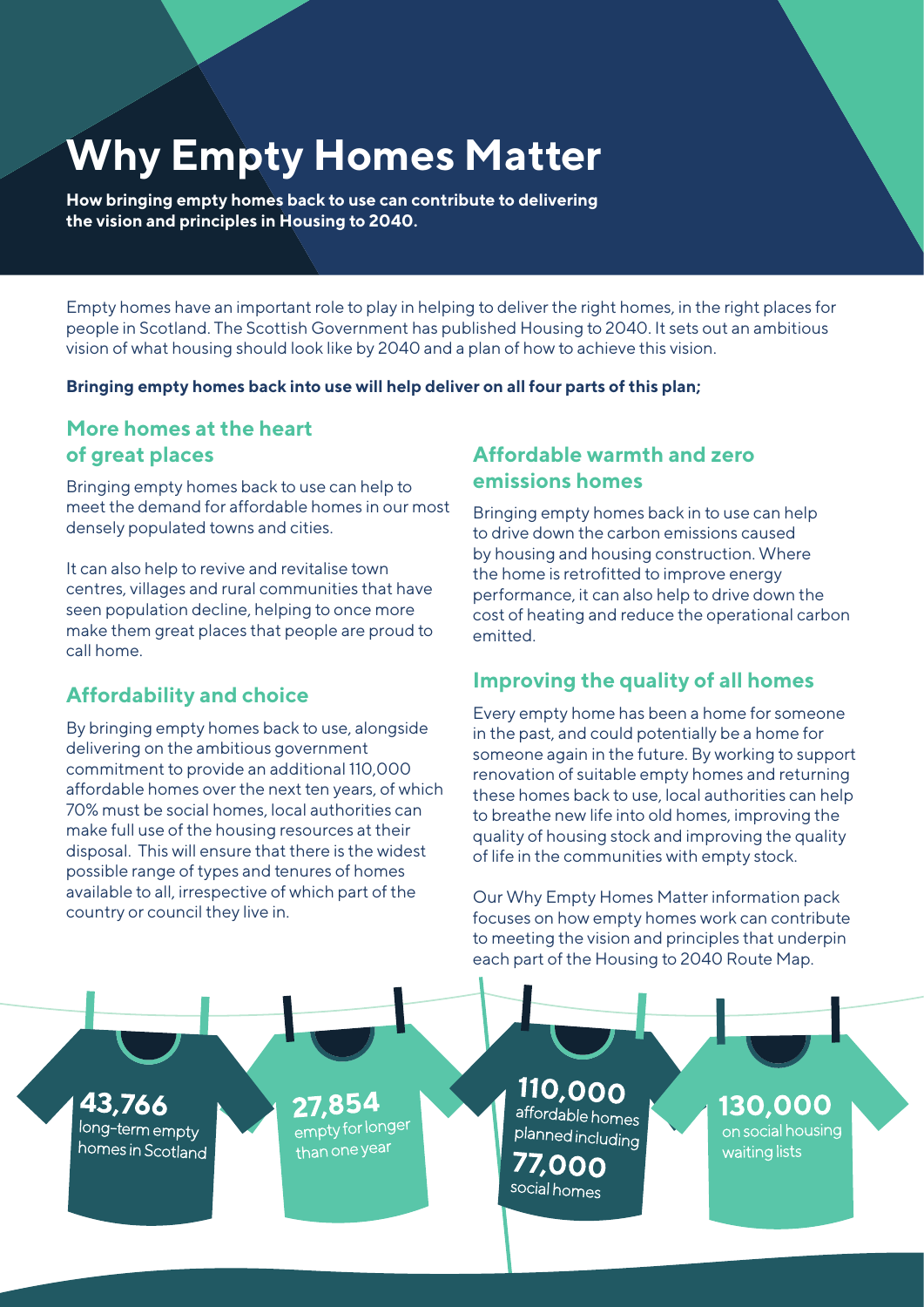# **Case studies - More homes at the heart of great places**

#### **North Lanarkshire Buyback and Open Market Purchase Scheme**

North Lanarkshire Council, open market purchase scheme provides new homes and futures for families and individuals across the authority area.

The scheme enables the purchase of properties that are for sale on the open market and are generally former council houses which were purchased under right to buy. The council receives a grant funding contribution from the Scottish Government towards the cost of each purchase.

The properties boost their current housing stock, represent good value for money and most importantly, make a real difference for people within our communities.



**Buy-back schemes**

#### **The Pairc Trust**

The Pairc Trust was established in 2003. The Trust has a long term vision to reverse a century of population decline in South Lochs.

One of the first buildings the Trust returned to use was The Care Unit in Gravir. The building, which had been empty for 8 years, was damp and derelict, a dark and unwelcoming sight on a dated housing scheme. The Trust completely stripped back the property so that only the gable walls and foundations remained. They changed it from one building into two separate houses, insulated to the highest standards and with solar thermal panels on the roof and an air source heat pump.

The completed houses stand out as being modern and new and are a visible demonstration of how a Community Trust can improve an area and build a community led, positive future.

#### **Case studies - Affordability and choice**

#### **YMCA Glenrothes**

YMCA Glenrothes has actively responded to the issue of homelessness in Fife through its 'Empty Homes' renovation programme. Working closely with the local council EHO, YMCA Glenrothes refurbishes empty properties and transform them into longer term tenancies for Fife people who have experienced homelessness. The properties are renovated to the Scottish Housing Quality standard and designed to be as energy efficient as possible. The homes are managed by the charity and support is also provided to tenants.

As well as housing, "Empty Homes" has provided additional benefits for the local community. Work experience was enabled pre-Covid for 29 Fife College construction students who completed their Scottish Vocational Qualifications (SVQ).

#### **Latch (Leeds Action to Create Homes)**

Latch purchase empty and rundown houses and refurbish them to create energy efficient supported housing for people who are homeless or in housing need and are ready to make positive changes in their lives.

Tenants have their own Latch support worker, who helps them to move in to their new home and continue to support them as they adjust gradually to independent living.

The properties Latch purchase will often be in areas that have become run-down. By buying them and returning them to housing stock they help to regenerate these neighbourhoods reducing the risks of anti-social behaviour and improving the lives of people already living there.



**Empty houses to lived-in homes**